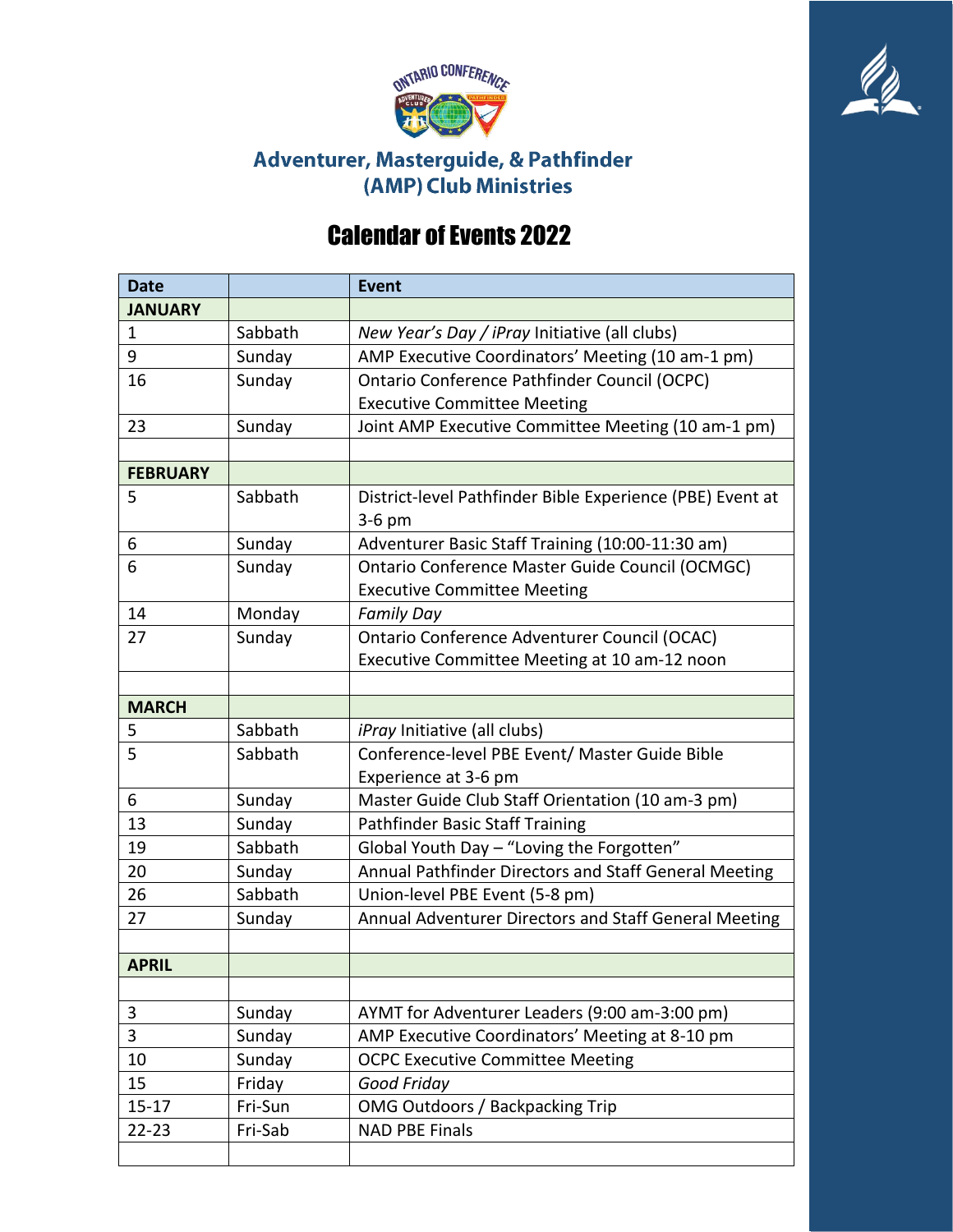

| <b>Date</b>      |         | <b>Event</b>                                                            |
|------------------|---------|-------------------------------------------------------------------------|
| <b>MAY</b>       |         |                                                                         |
| 1                | Sunday  | AMP Spring Evangelism starts - Walking and Working<br>With Jesus (WWWJ) |
| $\mathbf{1}$     | Sunday  | <b>OCMGC Executive Committee Meeting</b>                                |
| 7                | Sabbath | <i>iPray</i> Initiative (all clubs)                                     |
| 8                | Sunday  | Mother's Day                                                            |
| $12 - 15$        | Thu-Sun | NAD MG Convention - 100 <sup>th</sup> Anniversary Celebration           |
| 14               | Sabbath | World Adventurer Day (All churches)                                     |
| 15               | Sunday  | AYMT for Adventurer Leaders (9:00 am-3:00 pm)                           |
| 23               | Monday  | Victoria Day                                                            |
|                  |         |                                                                         |
| <b>JUNE</b>      |         |                                                                         |
| $6 - 11$         | Mon-Sun | <b>General Conference Session</b>                                       |
| 12               | Sunday  | OCAC Executive Committee Meeting at 10:00 a.m.                          |
| 19               | Sunday  | Father's Day                                                            |
| 19-22            | Sun-Wed | <b>NAD Called (Pastors') Convention</b>                                 |
|                  |         |                                                                         |
| <b>JULY</b>      |         |                                                                         |
| 1                | Friday  | Canada Day                                                              |
| $\overline{2}$   | Sabbath | iPray Initiative (all clubs)                                            |
| 3                | Sunday  | AMP Executive Coordinators' Meeting at 8-10 pm                          |
| 10               | Sunday  | <b>OCPC Executive Committee Meeting</b>                                 |
| $27 - 31$        | Wed-Sun | Adventurer/MG Camporee                                                  |
|                  |         |                                                                         |
| <b>AUGUST</b>    |         |                                                                         |
| 1                | Monday  | Civic Holiday                                                           |
| $5 - 6$          | Fri-Sun | <b>Ontario Conference Camp Meeting</b>                                  |
| $9 - 14$         | Tue-Sun | Pathfinder Camporee                                                     |
| 14               | Sunday  | OCAC Executive Committee Meeting at 10:00 a.m.                          |
| 21               | Sunday  | <b>OCMGC Executive Committee Meeting</b>                                |
| 28               | Sunday  | District Event - Church History Challenge, Survival                     |
|                  |         | Challenges, Camping Skills, Lashing, etc.                               |
|                  |         |                                                                         |
| <b>SEPTEMBER</b> |         |                                                                         |
| 3                | Sabbath | <i>iPray</i> Initiative (all clubs)                                     |
| 5                | Monday  | Labour Day                                                              |
| 17               | Sabbath | World Pathfinder Day                                                    |
| $16 - 18$        | Fri-Sun | Adventurer Leadership Convention                                        |
| 25               | Sunday  | Pathfinder Basic Staff Training                                         |
| 29-Oct 2         | Thu-Sun | <b>Master Guide Camporee</b>                                            |
|                  |         |                                                                         |
| <b>OCTOBER</b>   |         |                                                                         |
| 1                | Sabbath | AMP Fall Evangelism starts - Walking and Working With<br>Jesus (WWWJ)   |